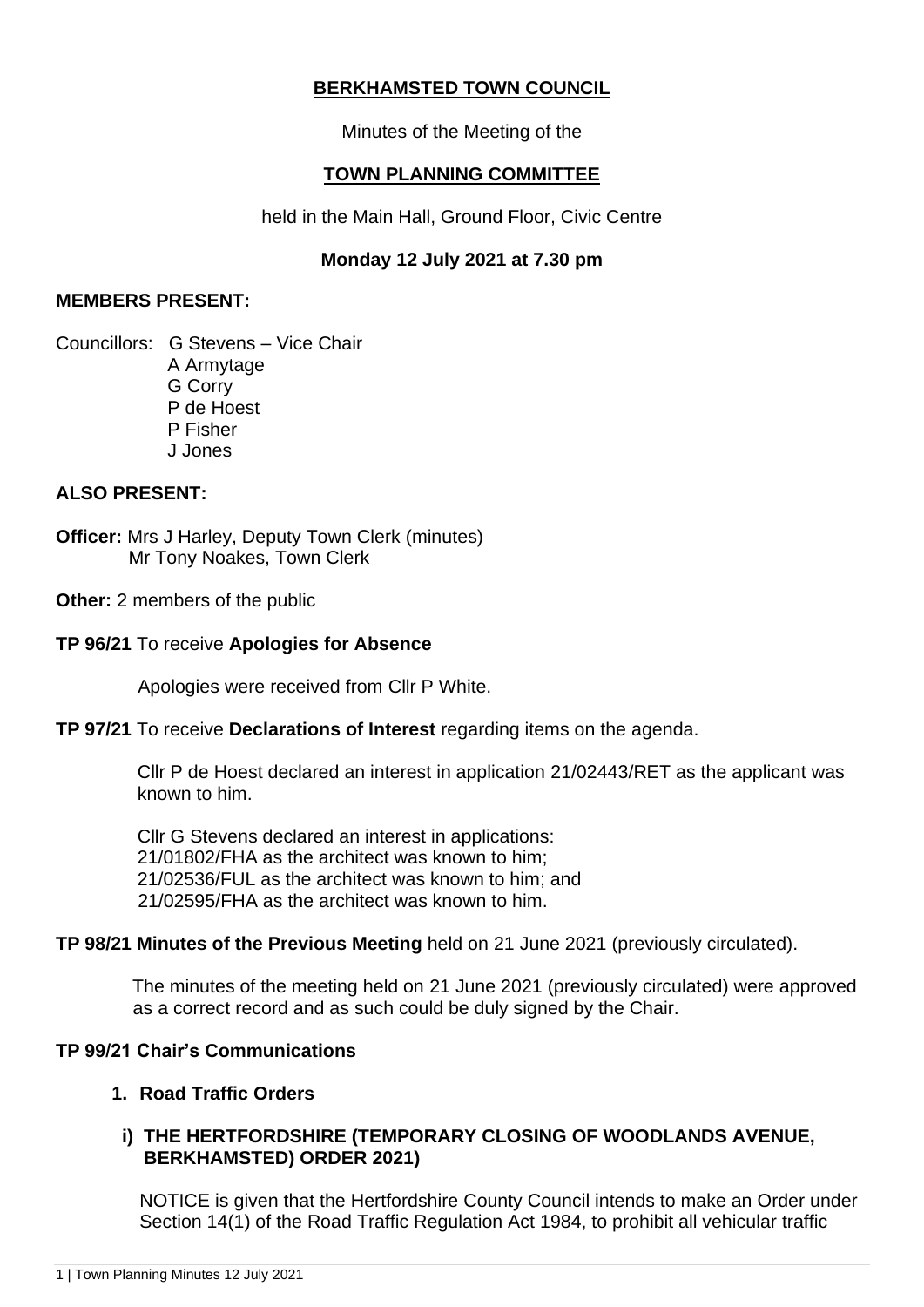from using that length of Woodlands Avenue, Berkhamsted from its junction with Beech Drive north eastwards to its junction with Holly Drive a distance of approximately 96m ("the Road").

An alternative route will be via Woodlands Avenue, Hazel Road, Chestnut Drive, Swing Gate Lane and Woodlands Avenue.

The Order is needed because works are proposed to be executed on or near the Road.

If the Order is made, it shall come into force on 19 July 2021 for a period of up to 18 months. However, the restrictions specified shall only take effect at the times indicated by signs on or near the Road.

### **ii) THE HERTFORDSHIRE (TEMPORARY CLOSING OF A4251 HIGH STREET, BERKHAMSTED) ORDER 2021**

NOTICE is given that the Hertfordshire County Council intends to make an Order under Section 14(1) of the Road Traffic Regulation Act 1984, to prohibit all vehicular traffic from using that length of A4251 High Street. Berkhamsted from its junction with Kitsbury Road south eastwards to its junction with A416 Kings Road a distance of approximately 930 metres ("the Road"), except for access.

An alternative route will be via A4251 (High Street/Gossoms End/High Street/Tring Road), A41 (Interchange Tring/unnamed road) and A416 (Chesham Road/Kingshill Way/Kings Road).

The Order is needed because tree maintenance works are proposed to be executed near the Road.

If the Order is made, it shall come into force on 30 July 2021 for a period of up to 18 months. However, the restrictions specified shall only take effect at the times indicated by signs on or near the Road.

### **iii)THE HERTFORDSHIRE (TEMPORARY CLOSING OF CROSS OAK ROAD, BERKHAMSTED) ORDER 2021**

NOTICE is given that the Hertfordshire County Council intends to make an Order under Section 14(1) of the Road Traffic Regulation Act 1984, to prohibit all vehicular traffic from using that length of Cross Oak Road, Berkhamsted from its junction with Graemes Dyke Road north eastwards to its junction with Anglefield Road a distance of approximately 283 metres ("the Road").

An alternative route will be via Cross Oak Road, Shootersway, A416 Kings Road, Charles Street and Cross Oak Road

The Order is needed because utility service works are proposed to be executed on or near the Road.

If the Order is made, it shall come into force on 26 July 2021 for a period of up to 18 months. However, the restrictions specified shall only take effect at the times indicated by signs on or near the Road.

#### **2. Tree Preservation Orders**

None had been received.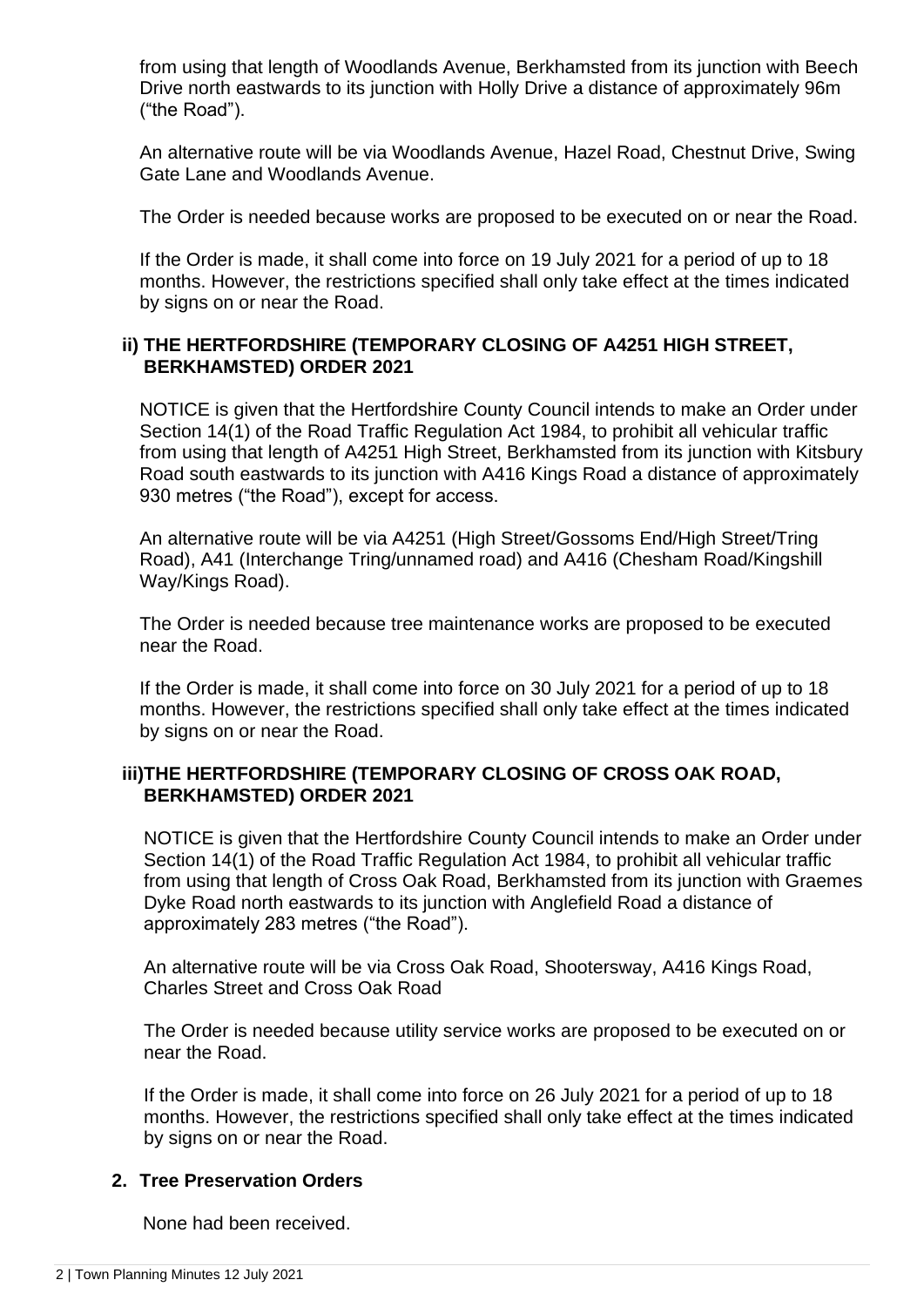## **3. Licensing**

i) Pavement Licence had been received for Copper House Bar & Brasserie, 196 High Street.

The Committee had concerns about access for pedestrians on market days. It was felt permitting midnight trading hours on the pavement on a Sunday was inappropriate in a residential area.

ii) Premises Licence had been received for Lidl, Billet Lane/Gossoms End.

Cllr G Corry was concerned about the supply of alcohol until 11pm in a residential area. being permitted.

iii) Pavement Licence had been received for Marios, 208 High Street.

Cllr G Corry was concerned that the proposed table placement would be potentially hazardous for pedestrians.

### **4. Dacorum Local Plan Emerging Strategy for Growth (2020-2038) consultation: response summary**

It was **noted** that, following the closure of the Dacorum Local Plan Emerging Strategy for Growth (2020-2038) consultation, an update was given at Dacorum's Scrutiny Committee on the 30<sup>th</sup> June 2021 on the outcomes of the consultation and the planned next steps. This report to the Committee can be found [here](https://democracy.dacorum.gov.uk/ieListDocuments.aspx?CId=177&MId=2965) and include the following two summary reports which outline some of the key points from the consultation:

[Appendix 1: Emerging strategy consultation summary report](https://democracy.dacorum.gov.uk/documents/s29558/Appendix%201%20-%20Emerging%20Strategy%20Consultation%20Summary%20Report.pdf)

[Appendix 1: Emerging Strategy consultation report –](https://democracy.dacorum.gov.uk/documents/s29775/Appendix%201%20-%20Emerging%20Strategy%20Consultation%20Summary%20Report%20-%20with%20LD%20comments.pdf) with LD comments

Detailed responses from consultees and residents are available in the list of Appendix 2 documents [here](https://www.dacorum.gov.uk/home/planning-development/planning-strategic-planning/new-single-local-planhttps:/www.dacorum.gov.uk/home/planning-development/planning-strategic-planning/new-single-local-plan)

Cllr G Stevens advised that on the 20th July Dacorum's Cabinet is due to decide its next steps and whether to restart the Task and Finish Group.

#### **5. Affinity: draft drought plan consultation**

It was **noted** that Affinity's draft drought plan consultation which runs until the 30<sup>th</sup> July 2021. Individual responses can be sent to Affinity using the contact details in the document which was circulated with the Agenda.

#### **TP 100/21 Multi Storey Car Park Update**

There were no updates.

#### **TP 101/21 Public Participation**

To suspend Standing Orders to invite **public participation** on items on the agenda

## **TP 102/21 To consider, for Resolution, forms and drawings for applications relating to the Town of Berkhamsted received from Dacorum Borough Council.**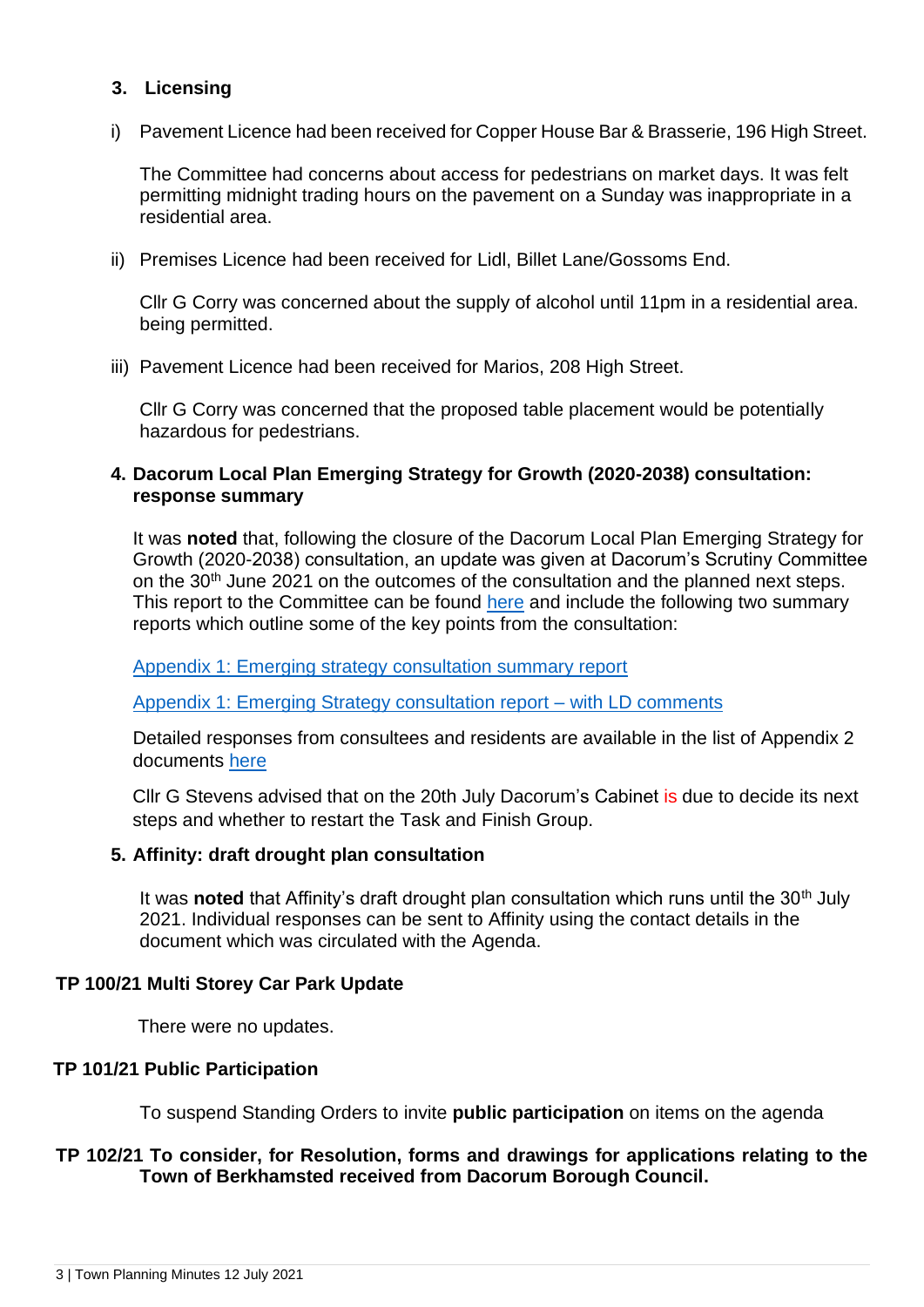| 21/02076/FUL | <b>AMENDED/ADDITIONAL INFORMATION</b>                                                                                                                                                                                                                                                                                                                                                                                                                                                                                                                                                                                                                            |
|--------------|------------------------------------------------------------------------------------------------------------------------------------------------------------------------------------------------------------------------------------------------------------------------------------------------------------------------------------------------------------------------------------------------------------------------------------------------------------------------------------------------------------------------------------------------------------------------------------------------------------------------------------------------------------------|
|              | Proposed new fencing and access gates providing for safeguarding of                                                                                                                                                                                                                                                                                                                                                                                                                                                                                                                                                                                              |
|              | pupils.<br>Kitcheners, Field Castle Hill (NG)                                                                                                                                                                                                                                                                                                                                                                                                                                                                                                                                                                                                                    |
|              |                                                                                                                                                                                                                                                                                                                                                                                                                                                                                                                                                                                                                                                                  |
|              | Standing Orders were suspended to enable members of the public to speak.                                                                                                                                                                                                                                                                                                                                                                                                                                                                                                                                                                                         |
|              | A representative from the BCA Townscape Group spoke in objection to the<br>application. The justification for the fencing is to protect pupils, but also<br>seemingly to protect equipment. The Group contended that theft is not a<br>valid reason for a permanent intrusion into Green Belt and AONB, and that<br>care should instead be taken to protect equipment. It is not never before<br>been necessary to protect pupils in the manner proposed and seems<br>unnecessary. The Group was also concerned about the preservation of the<br>Right of Way through the site and sought the views of the DBC Rights of<br>Way Officer, acting as agent of HCC. |
|              | Standing Orders were reinstated.                                                                                                                                                                                                                                                                                                                                                                                                                                                                                                                                                                                                                                 |
|              | <b>Objection</b>                                                                                                                                                                                                                                                                                                                                                                                                                                                                                                                                                                                                                                                 |
|              | The Committee agreed with the BCA and maintained its previous objection<br>as follows: The area is in the AONB and there is insufficient justification for<br>the proposed enclosure of this area.                                                                                                                                                                                                                                                                                                                                                                                                                                                               |
|              | AONB, CS24, CS25                                                                                                                                                                                                                                                                                                                                                                                                                                                                                                                                                                                                                                                 |
| 21/01961/FHA | <b>AMENDED/ADDITIONAL INFORMATION</b><br>Replacement fence and gates<br>Moorings, 13 Anglefield Road (HE)                                                                                                                                                                                                                                                                                                                                                                                                                                                                                                                                                        |
|              | The Committee noted the comments which had been sent in by the case<br>officer.                                                                                                                                                                                                                                                                                                                                                                                                                                                                                                                                                                                  |
|              | <b>Objection</b>                                                                                                                                                                                                                                                                                                                                                                                                                                                                                                                                                                                                                                                 |
|              | The previous application approved in 2019 did not mention the proposed<br>large gates to access the driveway. The Committee maintained its objection<br>as the proposals set an unwelcome and obtrusive precedent in an otherwise<br>pleasant streetscene which the Committee wishes to preserve.                                                                                                                                                                                                                                                                                                                                                                |
|              | <b>CS12</b>                                                                                                                                                                                                                                                                                                                                                                                                                                                                                                                                                                                                                                                      |
| 21/01802/FHA | <b>AMENDED/ADDITIONAL INFORMATION</b><br>Loft conversion with rear dormer and rooflight and two front rooflights<br>14 Shrublands Avenue (NV)                                                                                                                                                                                                                                                                                                                                                                                                                                                                                                                    |
|              | <b>No Objection</b>                                                                                                                                                                                                                                                                                                                                                                                                                                                                                                                                                                                                                                              |
| 21/02386/FHA | <b>AMENDED/ADDITIONAL INFORMATION</b><br>Demolition of existing single storey rear kitchen extension, and replacement<br>with larger single storey rear extension, also incorporating reduction of first<br>floor bedroom window height at rear elevation of house to suit new roof pitch<br>7 Cross Oak Road (JM)                                                                                                                                                                                                                                                                                                                                               |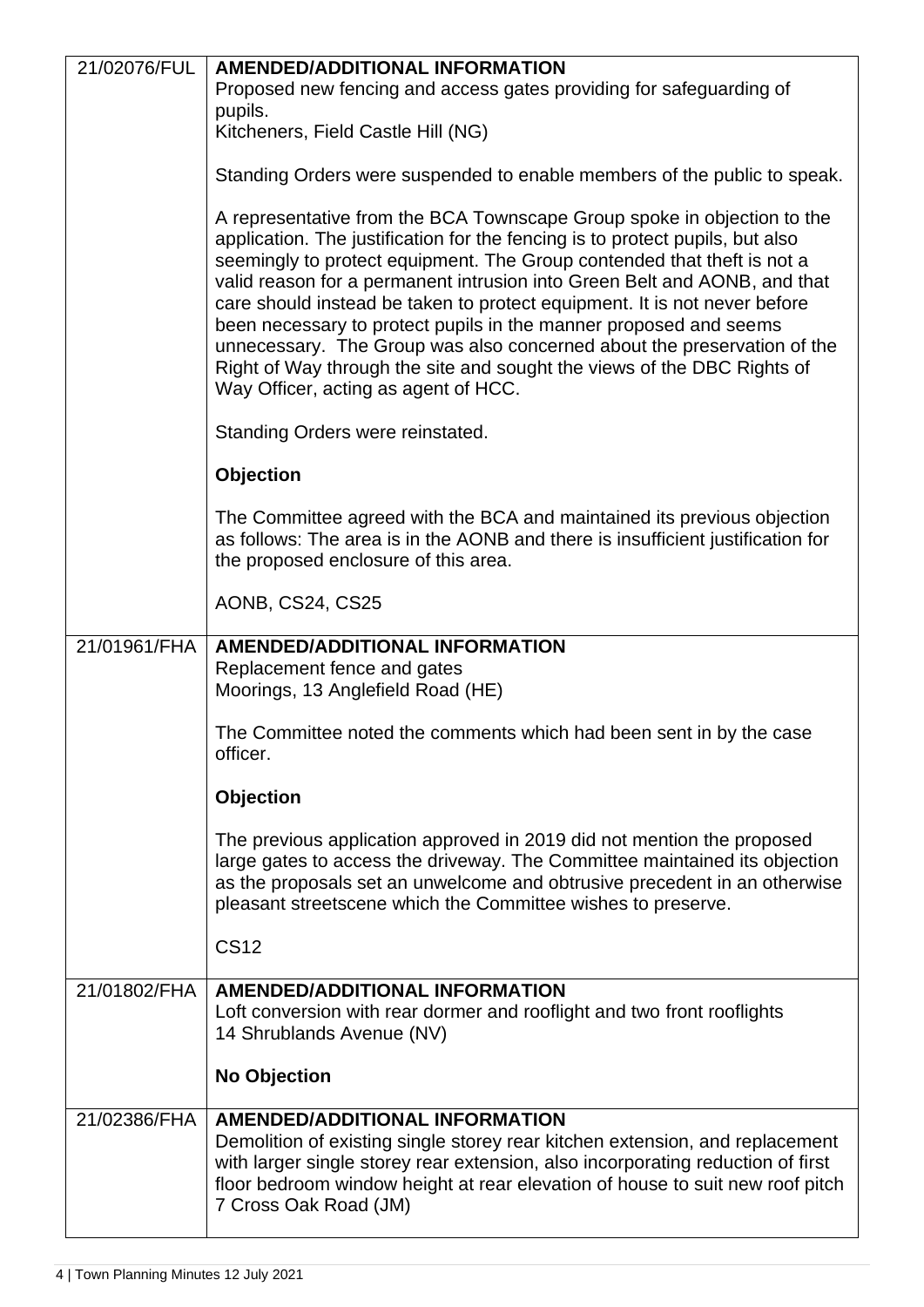|              | <b>No Objection</b>                                                                                                                                                                                                                                                                                                      |
|--------------|--------------------------------------------------------------------------------------------------------------------------------------------------------------------------------------------------------------------------------------------------------------------------------------------------------------------------|
| 21/02419/FUL | Conversion of building to seven self-contained flats<br>Abeegale House, 13 Shrublands Road (AP)                                                                                                                                                                                                                          |
|              | <b>Objection</b>                                                                                                                                                                                                                                                                                                         |
|              | The proposals are an overdevelopment of the site and would result in a lack<br>of amenity space for residents. There is also a lack of parking provision.                                                                                                                                                                |
|              | Appendix 3                                                                                                                                                                                                                                                                                                               |
| 21/02489/FUL | Remove ATM. Overboard with weather proof timber sheet and paint.<br>Remove Night Safe and infill opening with red brickwork flush to match.<br>Reinstate missing down pipe and rod drain to front elevation. Scrape, fill and<br>paint windows and door columns to match existing<br>Barclays 189 - 191 High Street (JM) |
|              | Standing Orders were suspended to enable members of the public to speak.                                                                                                                                                                                                                                                 |
|              | A representative from the BCA Townscape Group spoke to advise that it had<br>no objection to the proposals, but would like a condition in place which<br>requires the replacement brickwork match in colour, bonding and mortar.                                                                                         |
|              | Standing Orders were reinstated.                                                                                                                                                                                                                                                                                         |
|              | No Objection. The Committee agreed with the views of the BCA and<br>requested that all materials should match.                                                                                                                                                                                                           |
| 21/02536/FUL | Change of use from Trichology Clinic (D1) to dwelling (C3) and construction<br>of single storey rear extension.<br>44 Lower Kings Road (DT)                                                                                                                                                                              |
|              | No Objection, to change of use, but the Committee highlighted the<br>comment from Conservation with regard to the design features of the<br>decking and the roof.                                                                                                                                                        |
| 21/02555/FUL | Change of Use from B1 (Business) to A1 (Retail)<br>36B Lower Kings Road (CL)                                                                                                                                                                                                                                             |
|              | <b>No Objection</b>                                                                                                                                                                                                                                                                                                      |
| 21/02170/FHA | Garage conversion, single storey rear extension and first floor extension<br>over existing side projection<br>21 Castle Hill Avenue (LB)                                                                                                                                                                                 |
|              | No Objection.                                                                                                                                                                                                                                                                                                            |
| 21/02367/FHA | Installation of L-shaped composite decking structure in the back garden.<br>22 Shrublands (HE)                                                                                                                                                                                                                           |
|              | <b>No Objection</b>                                                                                                                                                                                                                                                                                                      |
|              |                                                                                                                                                                                                                                                                                                                          |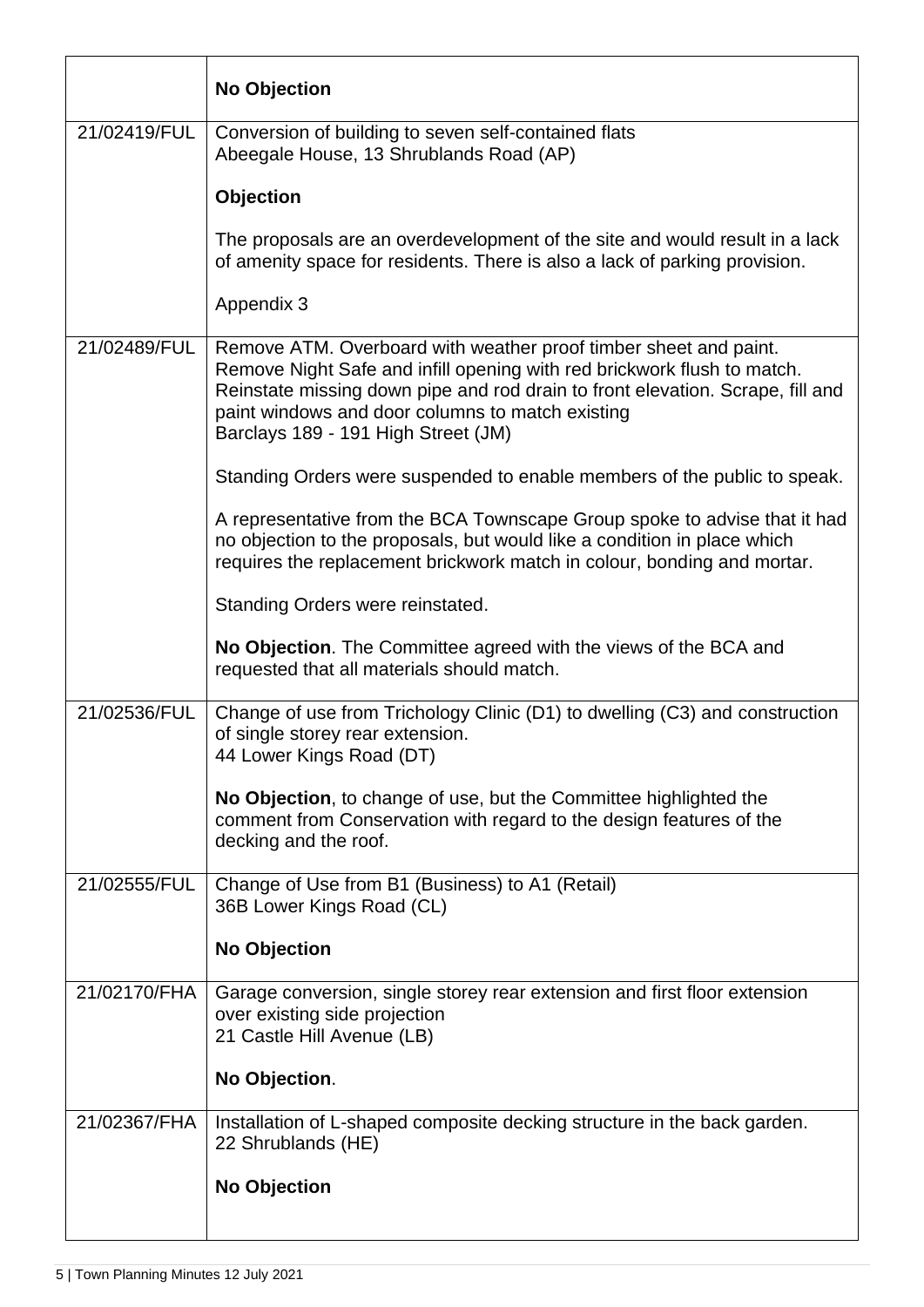| 21/02402/FHA | Two storey side extension. Rear dormer with room in roof, extend front<br>dormer and garage conversion and roof lights to front and rear elevations.<br>1 Dorriens Croft (HE)<br><b>No Objection</b><br>The Committee requested that the dormer be set below the ridge.                                                                                                                                         |
|--------------|-----------------------------------------------------------------------------------------------------------------------------------------------------------------------------------------------------------------------------------------------------------------------------------------------------------------------------------------------------------------------------------------------------------------|
| 21/02404/FHA | Construction of a single storey oak framed garden room<br>9 Ballinger Court (MM)<br><b>No Objection</b>                                                                                                                                                                                                                                                                                                         |
| 21/02421/FHA | Single storey rear extension<br>4 Trevelyan Way (TG)<br><b>No Objection</b>                                                                                                                                                                                                                                                                                                                                     |
| 21/02423/FHA | Single storey front and rear extensions, 1st floor side extensions and loft<br>conversion with new rooflights, side dormer plus associated internal<br>alterations<br>18 Castle Hill Avenue (MM)<br><b>No Objection</b>                                                                                                                                                                                         |
| 21/02463/FHA | Rear dormer window and 2 No rooflights to rear roof slopes plus internal<br>alterations<br>12 Clarence Road (LB)<br>No Objection                                                                                                                                                                                                                                                                                |
| 21/02465/FHA | Replacement of two uPVC windows on first and second floors at the rear of<br>the property with wooden sash windows<br>10 Clarence Road (LB)<br><b>No Objection</b>                                                                                                                                                                                                                                              |
| 21/02470/FHA | Demolition of existing garage, construction of part single part two storey side<br>and rear extensions, internal alterations, front parking arrangements revised<br>51 Meadow Road (JM)<br><b>No Objection</b><br>The Committee noted the objection on the website. It requested that access<br>on the footpath be fully protected and the boundary wall be re- instated<br>following demolition of the garage. |
| 21/02479/FHA | Construction of new detached single garage<br>Larchmoor, Kingshill Way (EP)<br><b>Concern</b><br>There was concern about the width of the garage doorway.                                                                                                                                                                                                                                                       |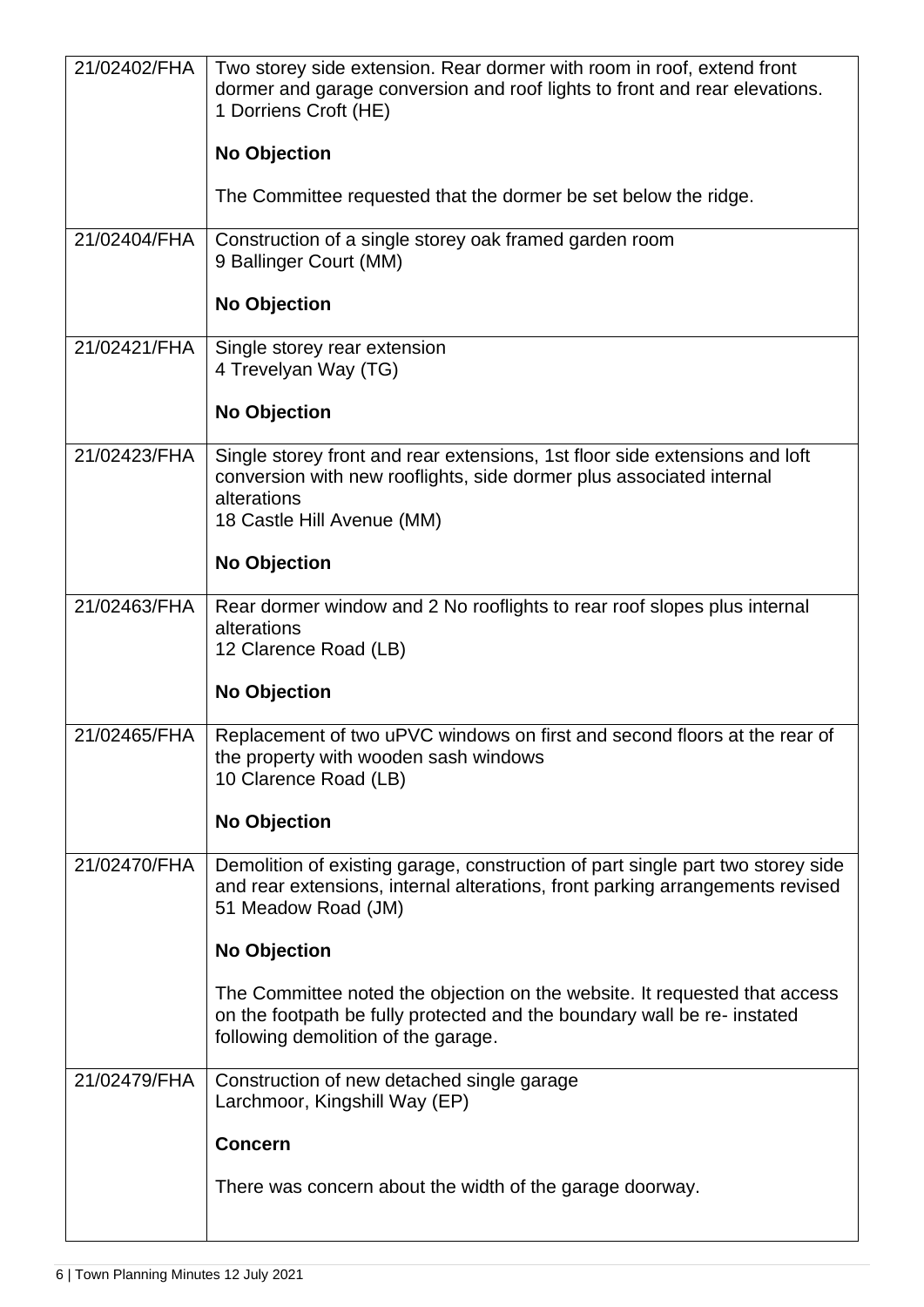| 21/02493/FHA | Planning approval sought for the existing house rendering.<br>20 Verney Close (TG)                                                                                                                                           |
|--------------|------------------------------------------------------------------------------------------------------------------------------------------------------------------------------------------------------------------------------|
|              |                                                                                                                                                                                                                              |
|              | <b>No Objection</b>                                                                                                                                                                                                          |
| 21/02533/FHA | Front and rear part single part double storey extensions (amended scheme,<br>previous application 21/01577/FHA<br>51 Bridgewater Road (JM)                                                                                   |
|              | <b>No Objection</b>                                                                                                                                                                                                          |
|              | The Committee requested a condition for a landscape scheme to incorporate<br>a hedge at the rear of the South Park Garden properties.                                                                                        |
| 21/02539/FHA | Replacement driveway, demolition of unsafe from wall, new brick retaining<br>walls, creation of new entrance. Soft landscaping additions<br>The Rowans, 11 Shrublands Road (LB)                                              |
|              | <b>No Objection</b>                                                                                                                                                                                                          |
|              | The Committee requested that the tree to be removed is replaced with a<br>suitable native species.                                                                                                                           |
| 21/02545/FHA | Paint front exterior of property in durable weatherproof paint.<br>58 Shrublands Avenue (LB)                                                                                                                                 |
|              | <b>Objection</b>                                                                                                                                                                                                             |
|              | It was noted that the street has an Article 4 Direction. The Committee<br>objected to the proposed painting of the front elevation and requested that<br>the existing paintwork be made good.                                |
| 21/02556/FHA | Single storey rear extension and two side extension with roof remodelled.<br>New entrance and canopy at front including extension at the front to contain<br>storage. New rear terrace<br>32 Trevelyan Way (NV)              |
|              | <b>No Objection</b>                                                                                                                                                                                                          |
|              | The Committee had no objection to the scheme but were concerned about<br>loss of amenity to the neighbours at the rear arising from the extended<br>decking.                                                                 |
| 21/02570/FHA | Single storey rear extension with white render to match existing. Green<br>sedum roof and rooflights. new window door openings and metal flue. A<br>side access door inserted to south elevation.<br>19A Barncroft Road (TG) |
|              | <b>No Objection</b>                                                                                                                                                                                                          |
|              |                                                                                                                                                                                                                              |
|              |                                                                                                                                                                                                                              |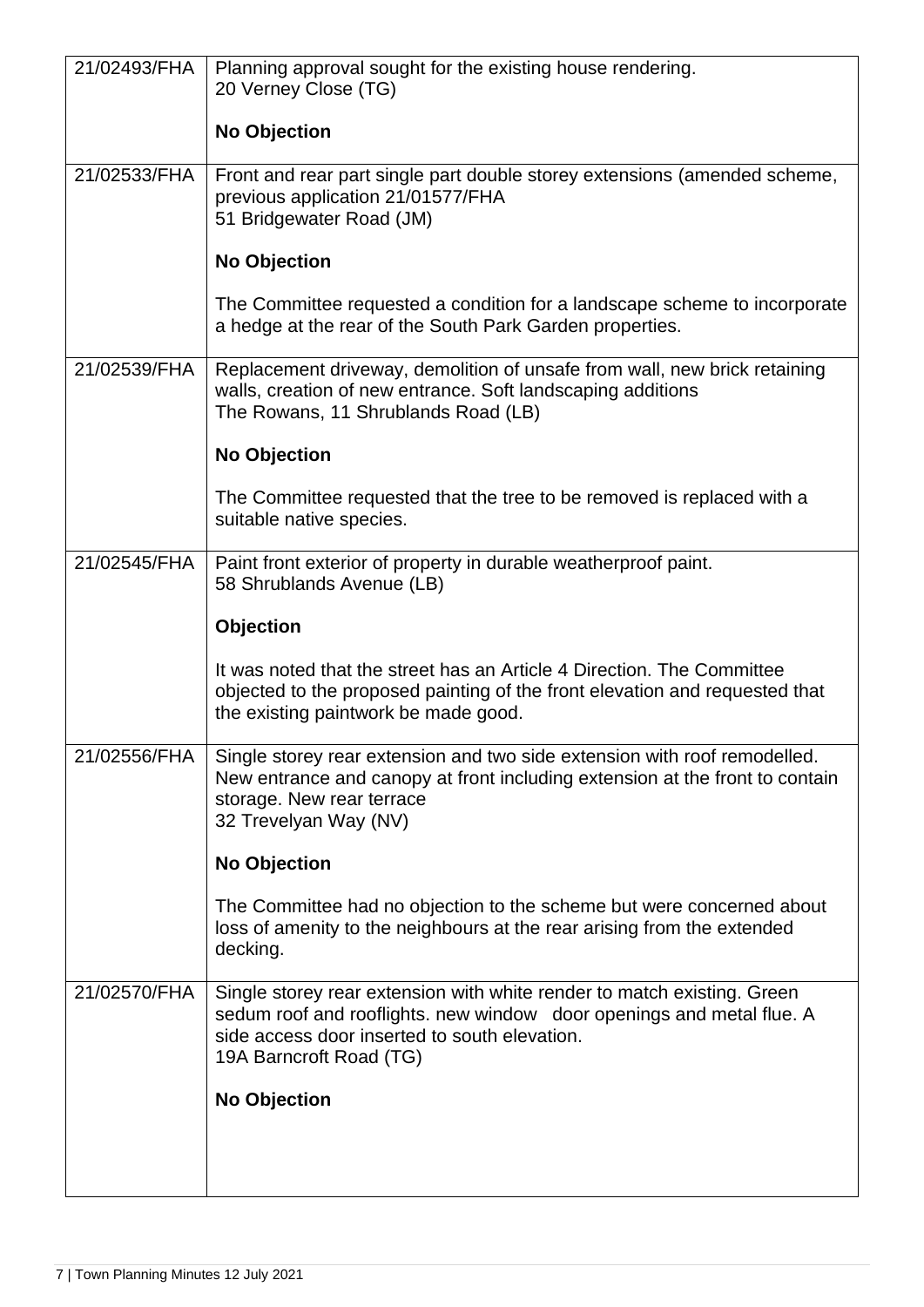| 21/02586/FHA | Part two storey, part three storey, part single storey side and rear extension<br>with new raised main roof over and converted loft area with roof windows to<br>front and rear elevations<br>5 Whitewood Road (JM)                 |
|--------------|-------------------------------------------------------------------------------------------------------------------------------------------------------------------------------------------------------------------------------------|
|              | <b>Concern</b>                                                                                                                                                                                                                      |
|              | The Committee were concerned about the potential loss of amenity to the<br>adjacent neighbour.                                                                                                                                      |
| 21/02587/FHA | Single storey rear extension<br>75 Kings Road (NV)                                                                                                                                                                                  |
|              | <b>No Objection</b>                                                                                                                                                                                                                 |
| 21/02592/FHA | Construction of home office and garden store in rear garden<br>39 Highfield Road (JM)                                                                                                                                               |
|              | <b>No Objection</b>                                                                                                                                                                                                                 |
|              | These adjacent properties already have cramped garden amenity space, the<br>proposed office/store provides additional working spaces.                                                                                               |
| 21/02594/FHA | Construction of home office and garden store within rear garden<br>37A Highfield Road (LB)                                                                                                                                          |
|              | <b>No Objection</b>                                                                                                                                                                                                                 |
|              | These adjacent properties already have cramped garden amenity space, the<br>proposed office/store provides additional working spaces.                                                                                               |
| 21/02595/FHA | First floor front extension.<br>11 Greystoke Close (NV)                                                                                                                                                                             |
|              | No Objection                                                                                                                                                                                                                        |
| 21/02623/FHA | Ground floor extension to front elevation and garage conversion.<br>8 Dorriens Croft (TG)                                                                                                                                           |
|              | <b>No Objection</b>                                                                                                                                                                                                                 |
| 21/02627/FHA | Single storey rear and part side extension, and garage conversion.<br>45 Elizabeth II Avenue (TG)                                                                                                                                   |
|              | <b>No Objection</b>                                                                                                                                                                                                                 |
| 21/01824/ADV | Two sets of replacement building letters, two replacement totems and a new<br>fascia panel at the car park entrance. A number of non-illuminated panel<br>signs in and around the car park<br>Waitrose Ltd, St Johns Well Lane (JM) |
|              | <b>Objection</b>                                                                                                                                                                                                                    |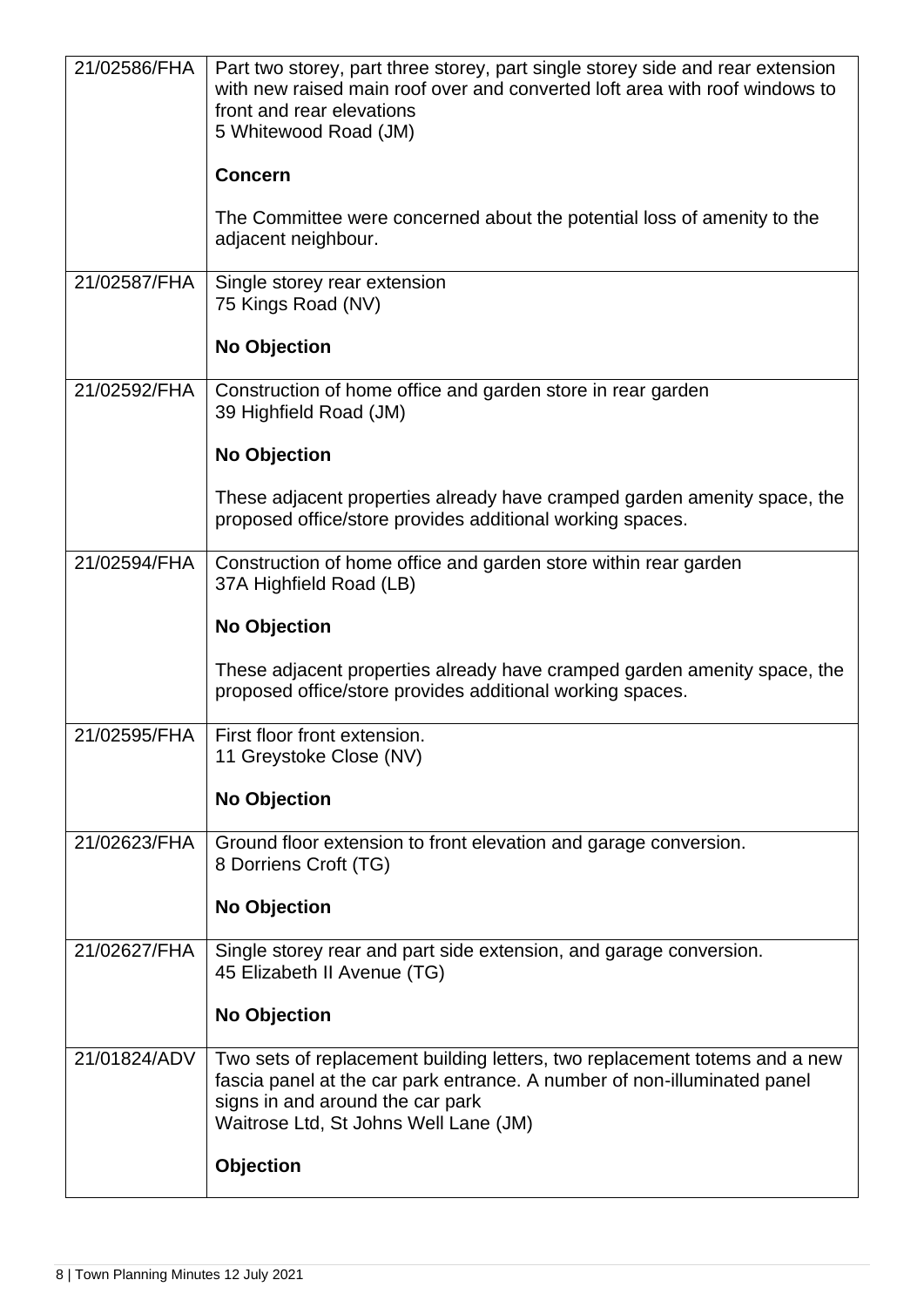|              | The Committee objected to the internally illuminated sign in the Conservation<br>Area and agreed with the Conversation Officer's recommendation of Halo<br>signage.                                                                                                                                                                                                                                                                                                                                                                                                                                                                                                                                                                                                                                                                                                                                                                                               |
|--------------|-------------------------------------------------------------------------------------------------------------------------------------------------------------------------------------------------------------------------------------------------------------------------------------------------------------------------------------------------------------------------------------------------------------------------------------------------------------------------------------------------------------------------------------------------------------------------------------------------------------------------------------------------------------------------------------------------------------------------------------------------------------------------------------------------------------------------------------------------------------------------------------------------------------------------------------------------------------------|
|              | The parking duration signs are inconsistent, with some saying 3 hours and<br>some 2 hours.                                                                                                                                                                                                                                                                                                                                                                                                                                                                                                                                                                                                                                                                                                                                                                                                                                                                        |
| 21/02443/RET | Temporary (10 years) planning permission (retrospective) for three level 5.8<br>metres high timber activity frame built between two well established trees in<br>the front garden, with associated enclosed staircases and 1.2m high railing<br>enclosures<br>22 Shrublands Road (HE)<br>Standing Orders were suspended to enable members of the public to speak.<br>The applicant spoke for the application. The Committee were advised that<br>since receiving the notice from enforcement, the applicant has engaged<br>positively with the planning officer and consultants in order to address<br>concerns. The structure is attached to adjacent trees and is no longer<br>on the ground and will be enclosed in a steel mesh to protect passers-by.<br>The visibility from Shrublands Road will be addressed by painting the<br>structure in a soft green colour and enclosing it in fake shrubbery and holly<br>and hawthorn to match the existing trees. |
|              | A representative from the BCA Townscape Group spoke in objection to the<br>application for the following reasons:<br>Chaotic, tall design which overhangs the pavement of Queens Road and<br>is fixed to two trees as opposed to the ground.<br>Safety issue due to unsuitable foundation and structure.<br>There has been a lack of regard for the planning system and neighbours.                                                                                                                                                                                                                                                                                                                                                                                                                                                                                                                                                                               |
|              | If approved, the Group requested a condition be put in regarding time limit,<br>height restriction and that the application be named against the applicant,<br>not the house.                                                                                                                                                                                                                                                                                                                                                                                                                                                                                                                                                                                                                                                                                                                                                                                     |
|              | Standing Orders were reinstated.                                                                                                                                                                                                                                                                                                                                                                                                                                                                                                                                                                                                                                                                                                                                                                                                                                                                                                                                  |
|              | There was debate amongst the Committee regarding the structure,<br>overlooking, streetscene and the applicant's proposed amendments. It was<br>agreed to have a recorded vote, results as follows:                                                                                                                                                                                                                                                                                                                                                                                                                                                                                                                                                                                                                                                                                                                                                                |
|              | Objection: Cllr A Armytage, Cllr G Corry<br>No Objection: Cllr P de Hoest, Cllr P Fisher, Cllr J Jones                                                                                                                                                                                                                                                                                                                                                                                                                                                                                                                                                                                                                                                                                                                                                                                                                                                            |
|              | Cllr G Stevens abstained.                                                                                                                                                                                                                                                                                                                                                                                                                                                                                                                                                                                                                                                                                                                                                                                                                                                                                                                                         |
|              | <b>No Objection</b>                                                                                                                                                                                                                                                                                                                                                                                                                                                                                                                                                                                                                                                                                                                                                                                                                                                                                                                                               |
|              | The Committee encouraged the applicant to engage fully with the case<br>officer in order to alleviate any concerns and to make suitable changes to the<br>structure.                                                                                                                                                                                                                                                                                                                                                                                                                                                                                                                                                                                                                                                                                                                                                                                              |
|              |                                                                                                                                                                                                                                                                                                                                                                                                                                                                                                                                                                                                                                                                                                                                                                                                                                                                                                                                                                   |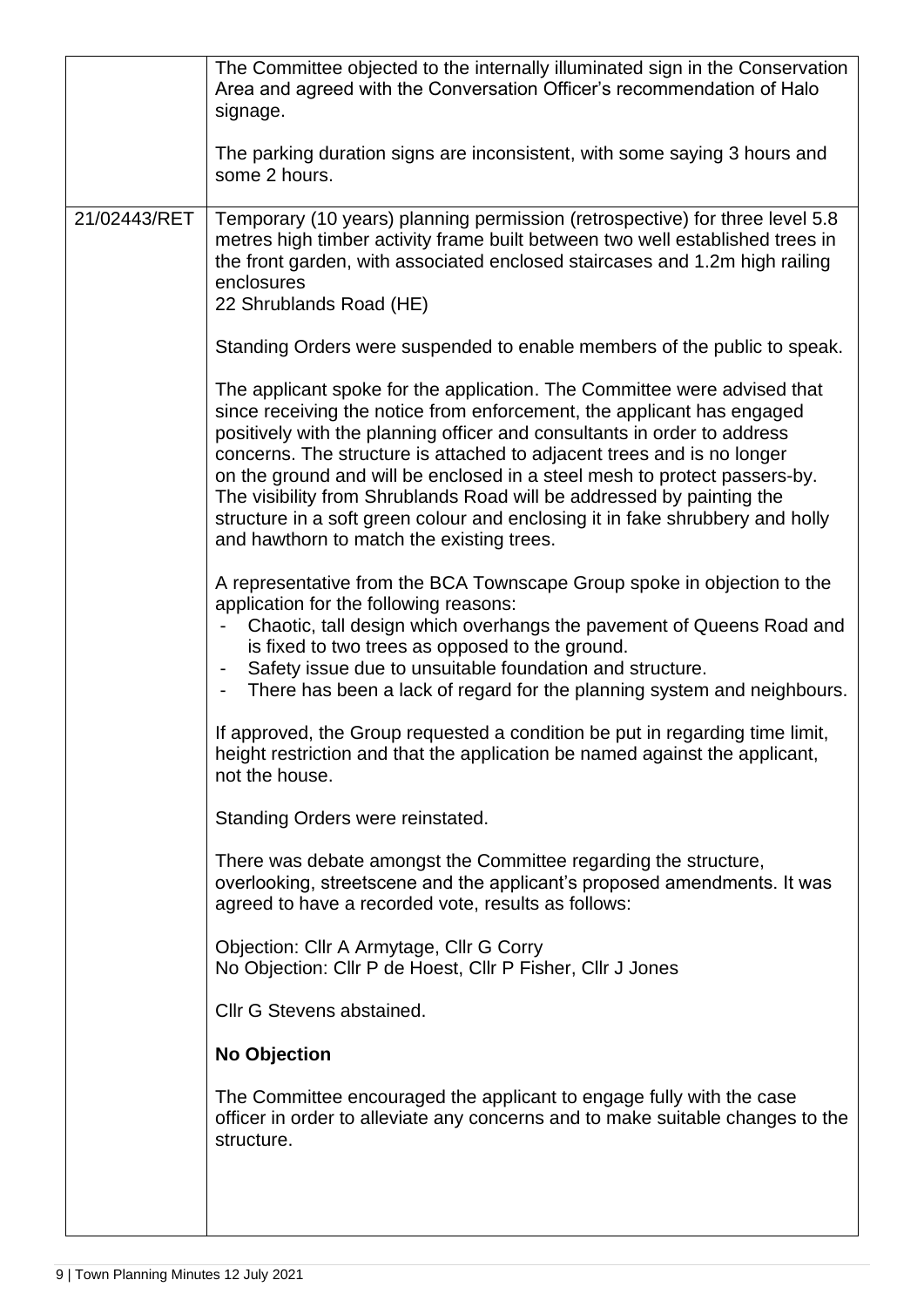| 21/02036/LBC | Removal of black and brown finish from the beams                               |
|--------------|--------------------------------------------------------------------------------|
|              | 63 Gossoms End (NV)                                                            |
|              |                                                                                |
|              | <b>No Objection</b>                                                            |
|              |                                                                                |
| 21/02483/LBC | Repainting of shopfront, repainting of menu box, repainting of projecting sign |
|              | 296-298 High Street (BC)                                                       |
|              |                                                                                |
|              | <b>No Objection</b>                                                            |
|              |                                                                                |
| 21/02490/LBC | Remove ATM. Overboard with weather proof timber sheet and paint.               |
|              | Remove Night Safe and infill opening with red brickwork flush to match.        |
|              | Reinstate missing down pipe and rod drain to front elevation. Scrape, fill and |
|              | paint windows and door columns to match existing.                              |
|              | Barclays, 189 - 191 High Street (JM)                                           |
|              | Standing Orders were suspended to enable members of the public to speak.       |
|              |                                                                                |
|              | A representative from the BCA Townscape Group spoke to advise that it had      |
|              | no objection to the proposals, but would like a condition in place which       |
|              | requires the replacement brickwork match in colour, bonding and mortar.        |
|              | It also agreed with the Conservation Officer's recommendation that the         |
|              | wooden door infill should be a 6-pannelled, non-opening door, to mirror the    |
|              | matching door.                                                                 |
|              |                                                                                |
|              | Standing Orders were reinstated.                                               |
|              | No Objection. The Committee agreed with the views of the BCA and               |
|              | requested that all materials should match and that the door should match in    |
|              | style and colour.                                                              |
|              |                                                                                |
| 21/02511/LBC | Internal alterations to increase size of wash up and food serving areas        |
|              | The Crown, 145 High Street (NV)                                                |
|              | <b>No Objection</b>                                                            |
|              |                                                                                |
| 21/02214/LDP | Existing garage conversion to home office                                      |
|              | Harratts, Chesham Road (IK)                                                    |
|              |                                                                                |
|              | <b>Noted</b>                                                                   |
| 21/02466/LDP | Replacement of existing conservatory glazed roof with pitched tiled roof.      |
|              | Replacement of existing conservatory glazing with combination of brick piers   |
|              | and glazing. Replacement of chamfered corners to existing conservatory         |
|              | with new square corners                                                        |
|              | Homewood, 2 Meadway (LB)                                                       |
|              |                                                                                |
|              | <b>No Objection</b>                                                            |
|              |                                                                                |
|              |                                                                                |
|              |                                                                                |
|              |                                                                                |
|              |                                                                                |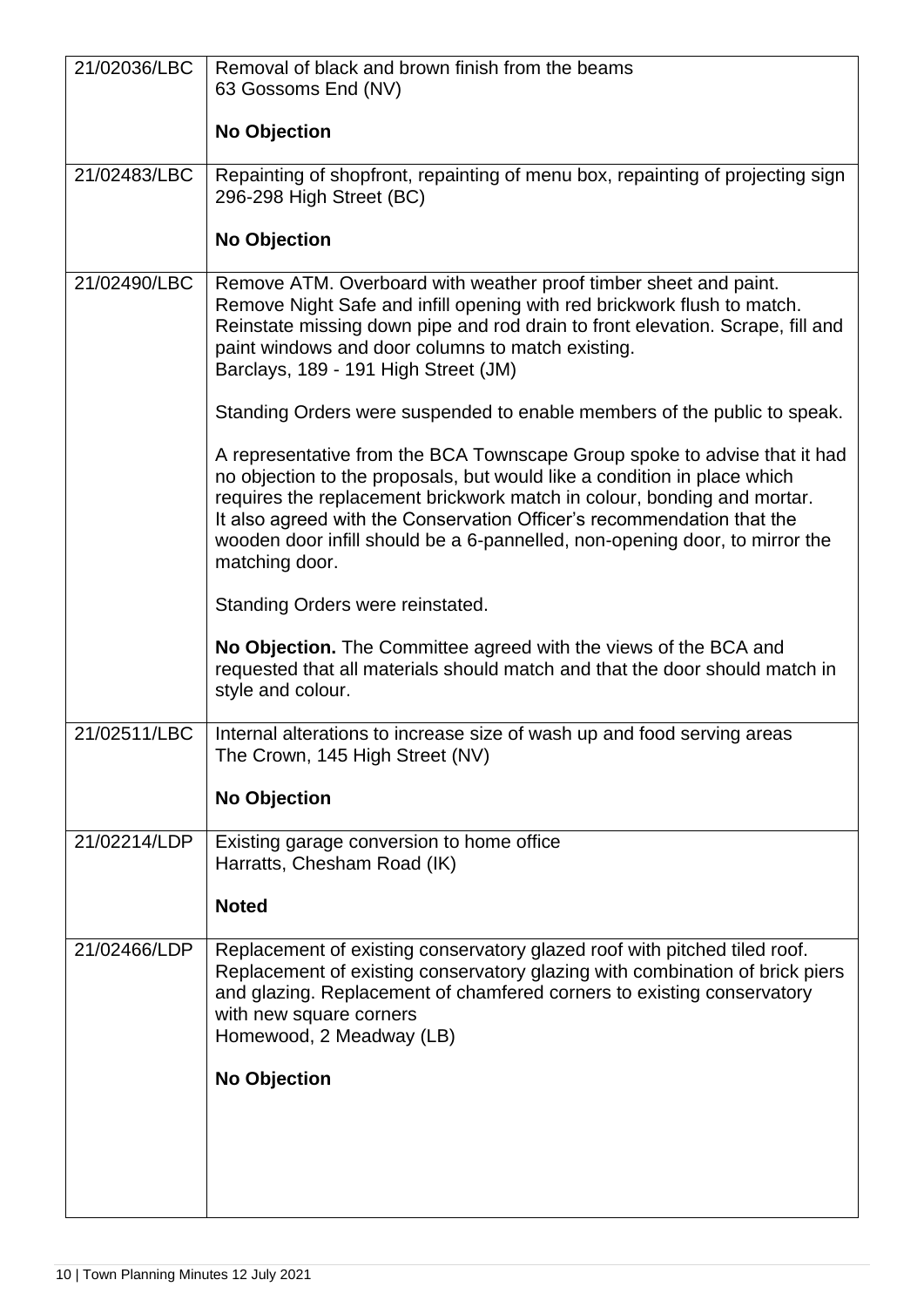| 21/02373/UPA | Construction of additional storey. Full height with additional storey will be<br>9.325m Arewa, Shootersway Lane (JG)                       |
|--------------|--------------------------------------------------------------------------------------------------------------------------------------------|
|              | The Committee noted the objection received from the neighbour regarding<br>loss of amenity and overlooking.                                |
|              | The property is one of three built in identical form. The proposal will harm the<br>streetscene and the amenity of neighbouring dwellings. |
|              | <b>Objection</b>                                                                                                                           |
|              | CS11, CS12                                                                                                                                 |
| 21/02411/TCA | Work to Sycamore, Ash and Willow trees<br>Disney Lodge Doctors Commons Road (TG)                                                           |
|              | <b>No Objection</b>                                                                                                                        |
| 21/02412/TCA | Work to trees<br>336 High Street (TG)                                                                                                      |
|              | <b>No Objection</b>                                                                                                                        |
| 21/02417/TCA | Works to tree<br>All Saints Methodist Church, Shrublands Road (TG)                                                                         |
|              | <b>No Objection</b>                                                                                                                        |
| 21/02418/TPO | Works to tree<br>3 Coombe Gardens (TG)                                                                                                     |
|              | <b>No Objection</b>                                                                                                                        |
| 21/02468/TPO | Works to trees<br>Land To Front of Pantiles, 1 Meadway (TG)                                                                                |
|              | <b>No Objection</b>                                                                                                                        |
| 21/02474/TPO | Works to trees<br>2 Gaveston Drive (TG)                                                                                                    |
|              | <b>No Objection</b>                                                                                                                        |
| 21/02534/TPO | Works to trees<br>Highfields, Shenstone Hill (TG)                                                                                          |
|              | <b>No Objection</b>                                                                                                                        |
| 21/02574/TPO | <b>Works to Tree</b><br>Land Off Townsend Gate (TG)                                                                                        |
|              | <b>No Objection</b>                                                                                                                        |
|              |                                                                                                                                            |